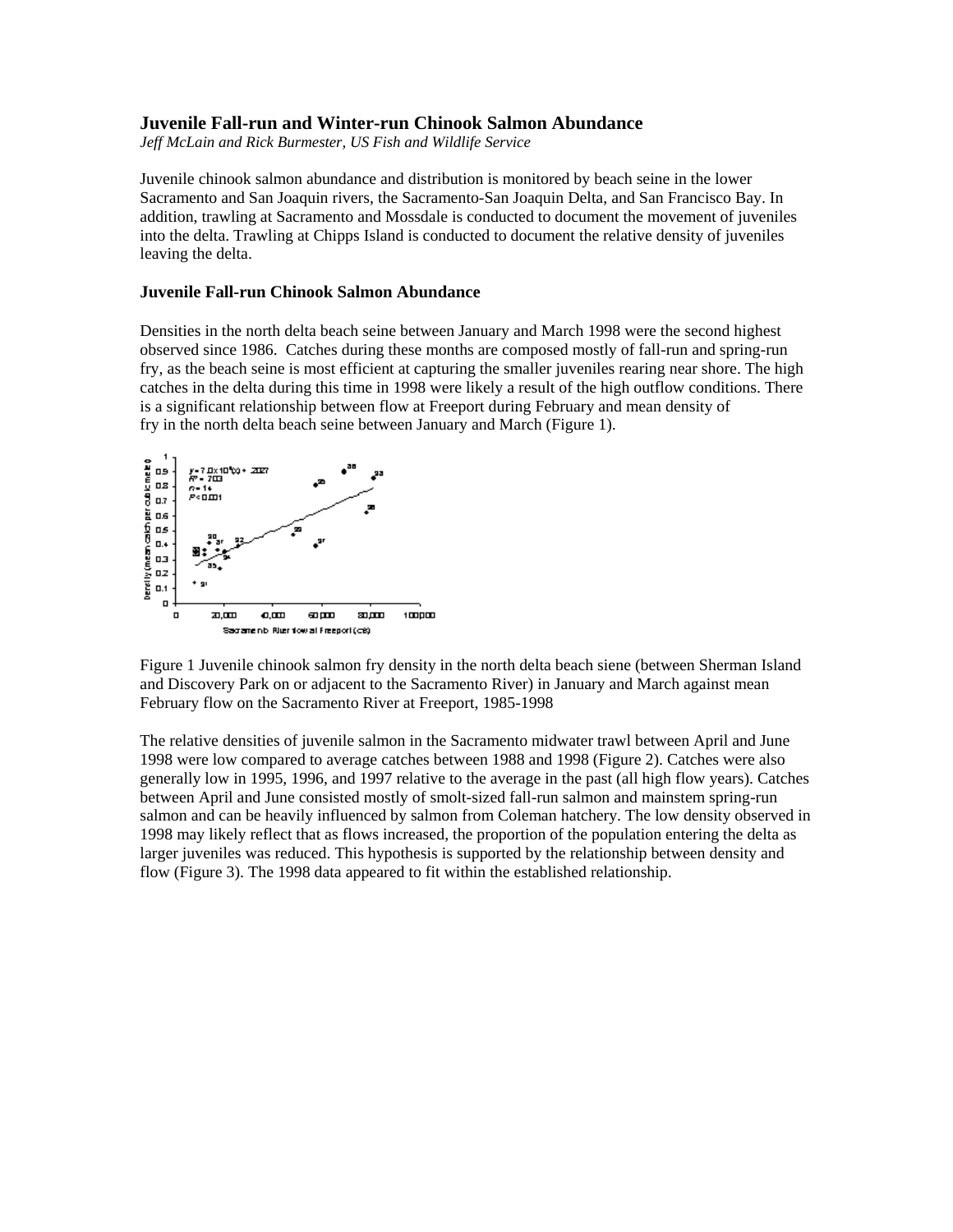

Figure 2 Juvenile chinook salmon density in the Sacramento midwater trawl between 1 Apr and 30 Jun 1988-1998. There was no sampling in April 1992. In 1990, trawling was at Courtland, about 20 mi downstream of the Sacramento site. Dotted line is mean density for 1988-1998.



Figure 3 Unmarked chinook salmon smolt density in the midwater trawl at Sacramento between April and June 1989-1997 against mean daily flow on the Sacramento River at Freeport during February

Smolt density at Chipps Island between April and June in the 1998 midwater trawl were higher than the 1978 to 1998 mean. These catches consisted mostly of fall-run and spring-run smolts and were often heavily influenced by hatchery salmon. Density between April and June 1998 appears to support the established significant relationship between mean flow at Rio Vista and mean catch per cubic meter at Chipps Island (Figure 4).



Figure 4 Unmarked chinook salmon smolt density in the midwater trawl at Chipps Island between April and June 1978-1998 against mean daily Sacramento River flow at Rio Vista between April and June

Densities of fall-run salmon between February and June 1998 on the lower San Joaquin River were much higher than in previous years (Figure 5). It is difficult to interpret abundance patterns relative to flow based on data from the last four years, as they were all classified as wet years. Observed densities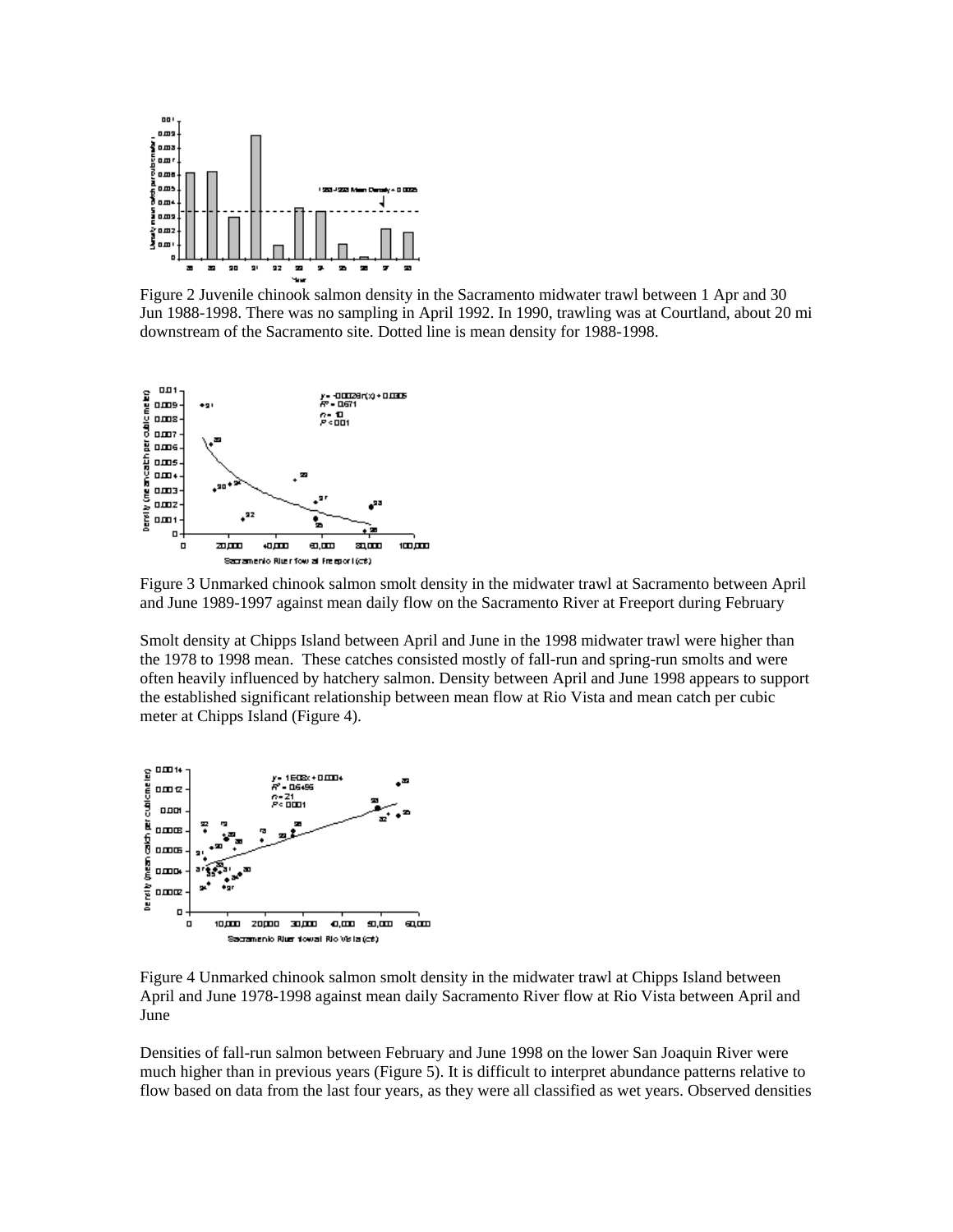may be a result of high flows or the number of spawners using the San Joaquin basin during fall 1997. More years of sampling are needed to analyze the reasons for the variation in densities at seine sites on the lower San Joaquin River.



Figure 5 Juvenile chinook salmon density in the beach seine on the lower San Joaquin River between 1 Feb and 30 Jun, 1995-1998

Densities of juvenile salmon between January and March 1998 in the San Francisco Bay beach seine were nearly double the mean, also a result of the high flows present in 1998. A significant relationship exists between the mean flow at Freeport and mean catch between January and March in the San Francisco Bay seine (Figure 6). This suggests that many fry rear in the San Francisco Bay in wet years.



Figure 6 Chinook salmon fry density in the San Francisco Bay beach seine against mean February flow at Freeport between 1 Jan and 31 Mar, 1981-1986, 1997, and 1998. No sampling was conducted from 1987 to 1996.

## **Juvenile Winter-run Chinook Salmon Abundance**

The classification of salmon as winter-run is based on a daily size criterion model developed by Fisher (1992). Density of winter-run salmon during 1998 in the lower Sacramento River beach seine was above the five-year average (Figure 7). Relative density of winter-run salmon during 1998 was below normal in the delta seine, in the Kodiak trawl at Sacramento, and in the midwater trawl at Chipps Island (Figures 8, 9, and 10). It is unclear why the relative abundance was high in the lower Sacramento River but low in the delta.